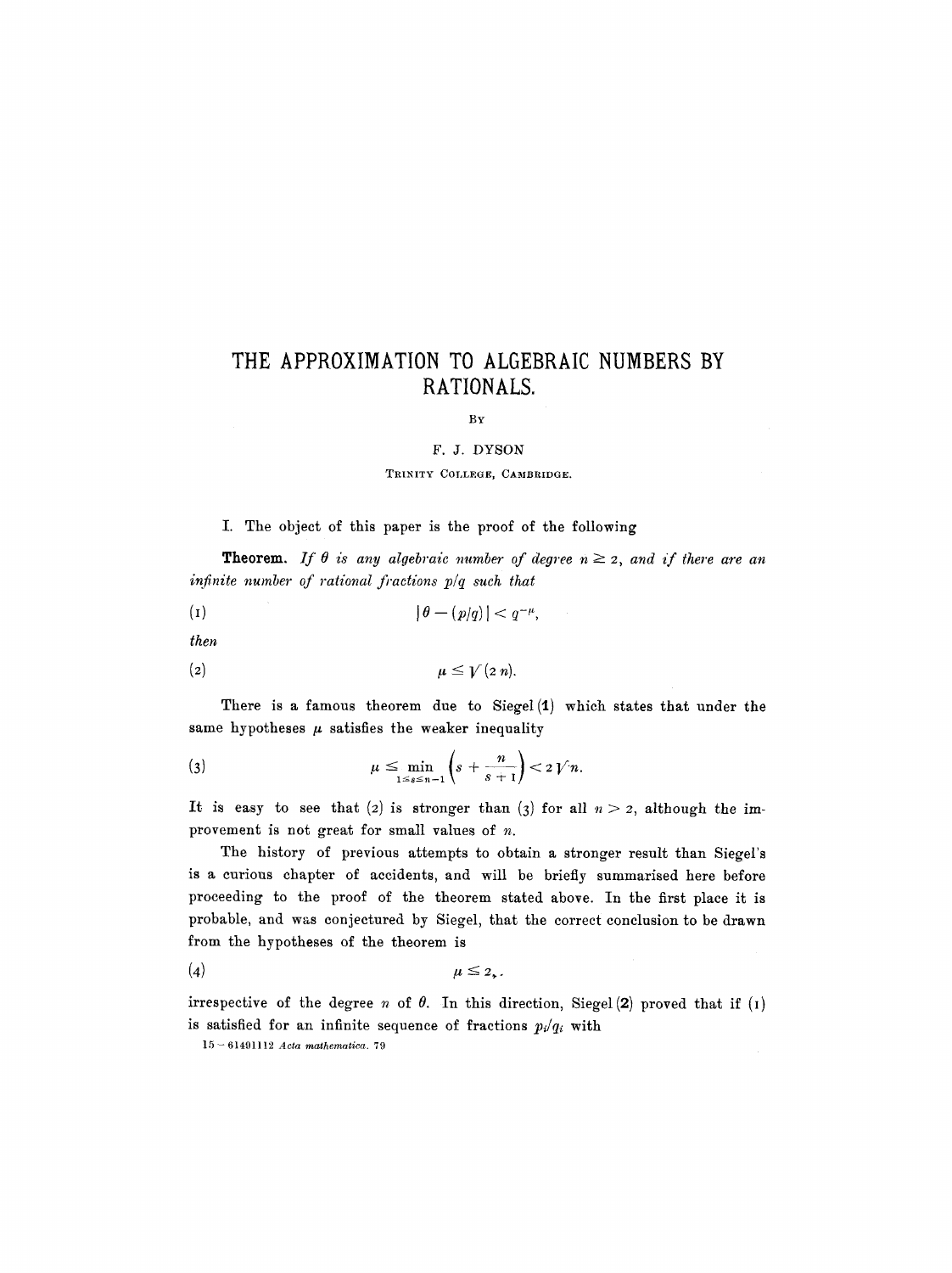226 F.J. Dyson.

$$
\lim_{i \to \infty} \left( \frac{\log q_{i+1}}{\log q_i} \right) < \infty
$$

then

(6) 
$$
\mu \leq e(\log n + (\log n)^{-1}).
$$

A proof of the full result  $(4)$  without the additional hypothesis  $(5)$  was attempted by Kuroda(3), but the argument was vitiated by a false premise which could not be dispensed with. Next, a valid proof of  $(4)$  was given by Schneider $(4)$ , but only with the hypothesis (5). Finally, Koksma (5) stated that he had been informed privately by Mahler that Schneider had proved  $(4)$  without the additional hypothesis. There is however no mention of this in the published work of Schneider, and Professor Mordell has recently ascertained from Mahler that Schueider's proof never appeared in print and was probably incomplete. The present paper provides what is, as far as is known to the author, the first improvement on Siegel's result  $(3)$  which covers the general case when  $(5)$  is not assumed to hold.

The proof of the theorem of this paper is divided into two parts, the second of which runs closely parallel to the proof of Siegel's theorem given in Landau (7). The first part includes the new idea by which  $(3)$  becomes improved to  $(2)$ , and the conclusion of this part can conveniently be stated as a self-contained lemma which is of some interest in itself. In the statement of this lemma, and throughout the paper,  $[x]$  will denote the greatest integer not exceeding x.

**Lemma.** Let  $R(x, y)$  be any polynomial with real or complex coefficients and *of degree not exceeding u in x and s in y. Let*  $(n + 1)$  *distinct real or complex* numbers  $x_0, x_1, \ldots, x_n$  and  $(n + 1)$  distinct real or complex numbers  $y_0, y_1, \ldots, y_n$  be *given (with no restriction upon whether any of the xi are equal or unequal to any of the y<sub>i</sub>). Let*  $\delta$ *,*  $\lambda$ *,*  $t_0$ *,*  $t_1$ *, ...,*  $t_n$  *be real numbers such that* 

(7) 
$$
\begin{cases} 0 < \delta < 1, & \lambda \geq 2\delta^{-1}, & s \leq \frac{1}{2}n\delta(u+1); \\ 0 \leq t_i \leq s, & \lambda[t_i+1] \leq u+1, & i = 0, 1, ..., n. \end{cases}
$$

*Suppose that* 

(8) 
$$
\left(\frac{\partial}{\partial x}\right)^{\mu} \left(\frac{\partial}{\partial y}\right)^{\nu} R(x, y)\Big|_{x=x_i, y=y_i} = 0
$$

*for every three integers i,*  $\nu$  *and*  $\mu$  *such that* 

$$
(9) \qquad \qquad \text{if } \leq n, \quad 0 \leq \nu \leq t_i, \quad 0 \leq \mu \leq \lambda (t_i - \nu).
$$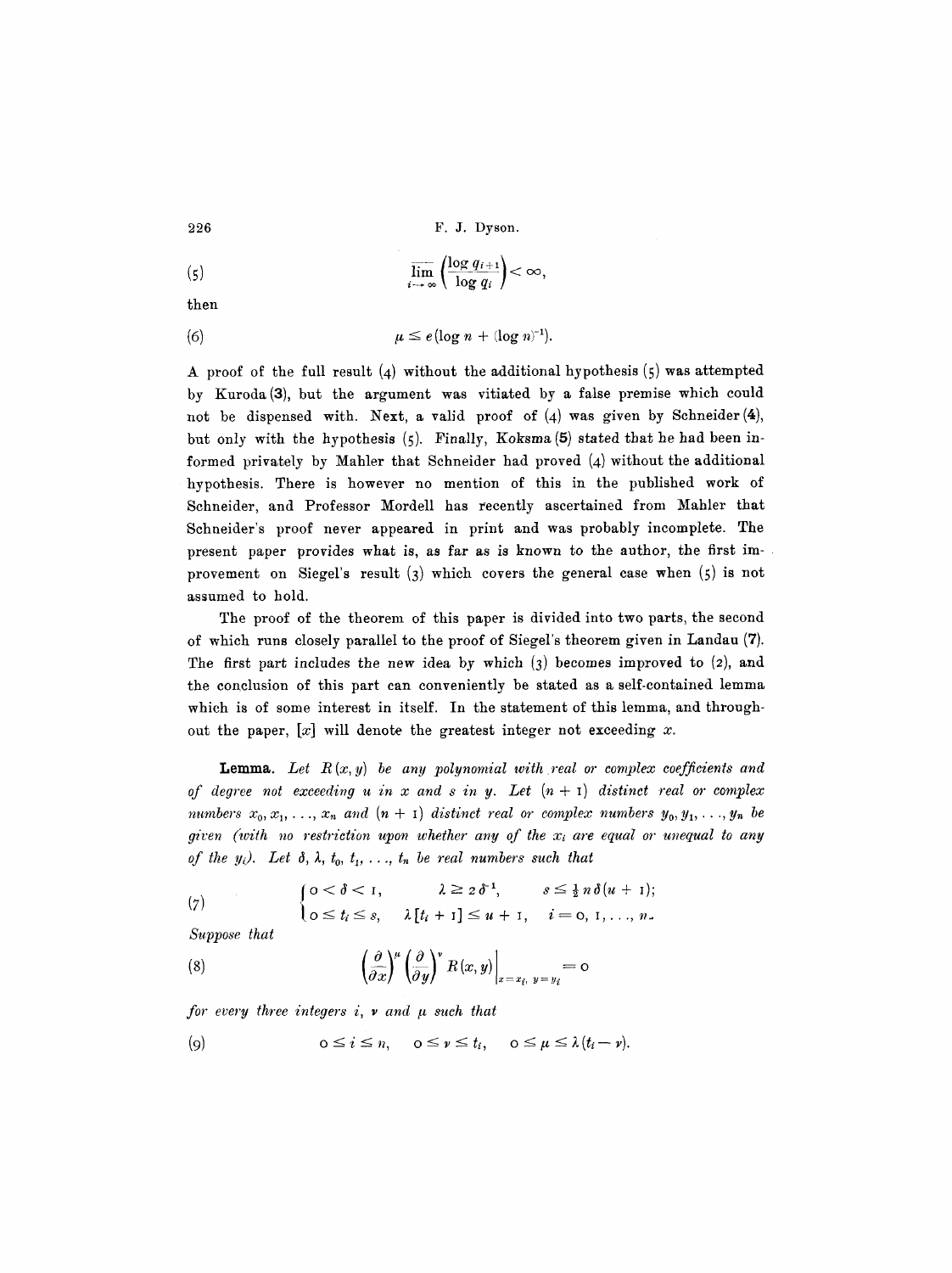The Approximation to Algebraic Numbers by Rationals. 227

*Then* 

(10) 
$$
\lambda \sum_{i=0}^{n} (1 + [t_i])(t_i - \frac{1}{2} [t_i]) \leq (1 + \frac{1}{2} n(n+1) \delta)(s+1) (u+1).
$$

The meaning of this lemma is as follows. The left side of  $(10)$  is approximately equal to the total number of conditions (8) satisfied by  $R(x,y)$  at the points  $(x_i, y_i)$ . The number of coefficients of  $R(x, y)$  is  $(u + 1)(s + 1)$ , and this is the smallest number of conditions (8) which can possibly be inconsistent for a nonzero polynomial  $R(x, y)$  with undetermined coefficients. Thus the lemma states that the maximum number of conditions of this type which can be satisfied by one polynomial cannot exceed the number which must be satisfied by some polynomial by a factor greater than  $(I + \frac{1}{2}n(n+1)\delta)$ ; and this factor can be made indefinitely near to unity by making the ratio *u/s* sufficiently large. The next section will be occupied with the proof of the lemma.

II. The polynomial  $R(x,y)$  may be expressed in the form

(11) 
$$
R(x, y) = \sum_{j=0}^{l-1} f_j(x) g_j(y),
$$

where the  $f_j$  are polynomials in x of degree u at most, the  $g_j$  are polynomials in y of degree s at most, and

$$
(12) \t\t\t l \leq s+1.
$$

For example, such an expression is possible with

$$
g_j(y)=y^j.
$$

Let then an expression of the form  $(11)$  for  $R(x, y)$  be chosen with the smallest possible value for *l*. If the  $f_j(x)$  are linearly dependent, then for some value of i

$$
f_i(x) = \sum_{j \neq i} c_j f_j(x),
$$

and so

$$
R(x,y)=\sum_{j\neq i}f_j(x)\{g_j(y)+c_jg_i(y)\},\,
$$

which is impossible because  $R(x, y)$  cannot be split into a sum of less than l terms of the form (II). Hence the  $f_j(x)$  must be linearly independent, and by the same reasoning the  $g_j(y)$  must be linearly independent also.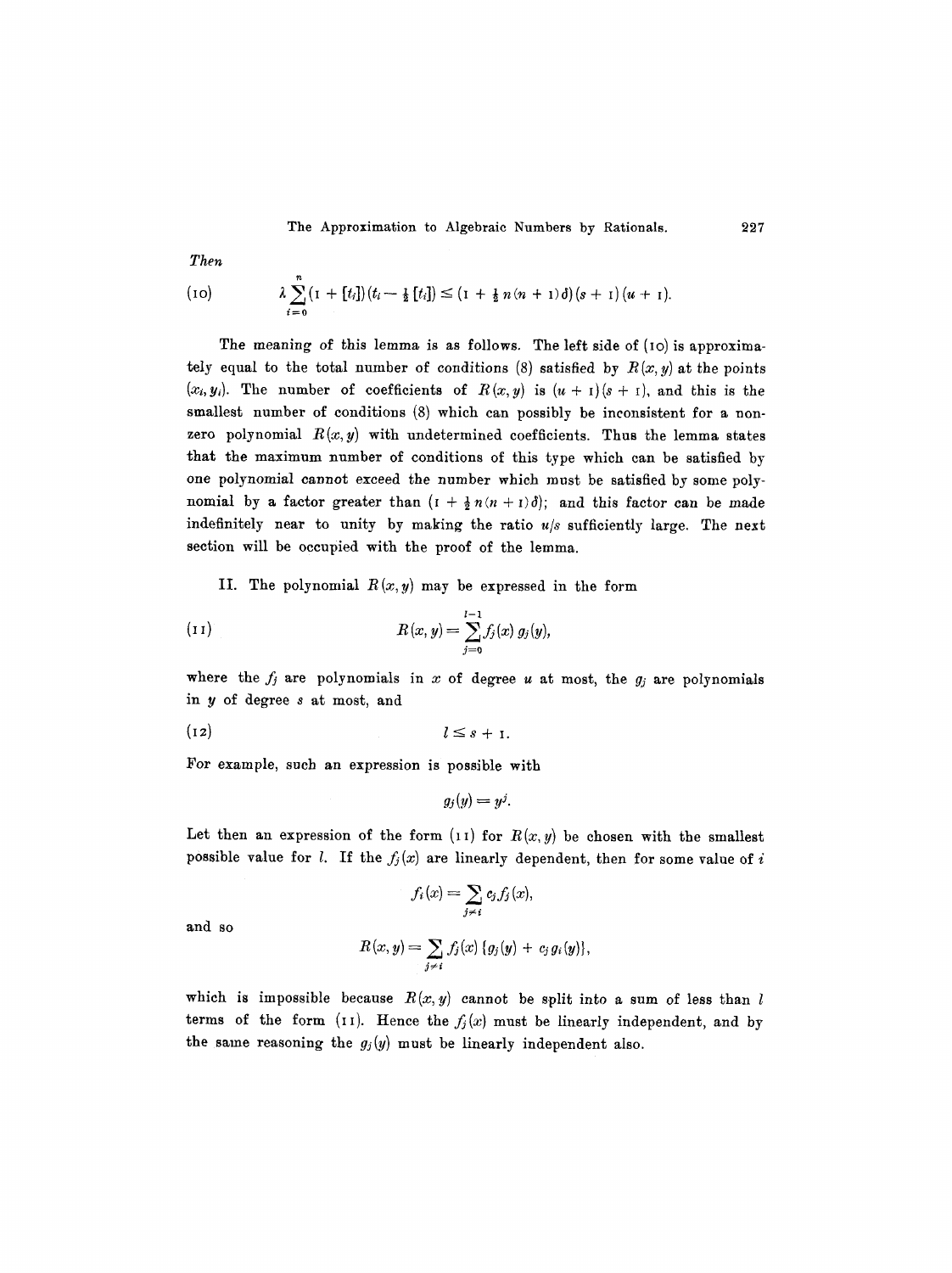Suppose that for some integer  $k$  the determinant

$$
(13) \t M_k = \left\| f_j^{(i)}(x) \right\|_{j=0,1,\ldots,k}^{i=0,1,\ldots,k}, \t 0 \leq k \leq l-1
$$

is identically zero. Then there exist rational functions  $e_j(x)$  not all zero such that

(14) 
$$
\sum_{j=0}^{k} e_j(x) f_j^{(i)}(x) = 0, \qquad i = 0, 1, ..., k.
$$

Differentiating  $(14)$  and using  $(14)$  to simplify the result,

(15) 
$$
\sum_{j=0}^{k} e'_j(x) f_j^{(i)}(x) = 0, \qquad i = 0, 1, ..., k-1.
$$

If

(16) 
$$
e'_{j}(x) = c(x) e_{j}(x), \qquad j = 0, 1, ..., k,
$$

for some rational function  $c(x)$  independent of j, then

$$
e_j(x) = A_j \exp \left( \int c(x) dx \right), \qquad j = 0, 1, \ldots, k,
$$

where the  $A_j$  are pure numbers, and this is impossible by (14) since the  $f_j(x)$ are linearly independent. Hence (16) is false for any  $c(x)$ , and so (14) and (15) give two independent linear relations between the

$$
f_j^{(i)}(x), \quad i = 0, 1, \ldots, k-1; \quad j = 0, 1, \ldots, k.
$$

Eliminating  $f_k^{(i)}(x)$  between (14) and (15) gives one linear relation between the

$$
f_j^{(i)}(x), \quad i=0, 1, \ldots, k-1; \ \ j=0, 1, \ldots, k-1;
$$

and therefore the determinant  $M_{k-1}$  must also vanish identically. It is thus proved that if  $M_{k-1}$  is not zero then  $M_k$  is not zero. But

$$
M_0 = f_0(x)
$$

is not zero. Therefore  $M_k$  does not vanish for any  $k$ , and in particular

(17) 
$$
L(x) = M_{l-1} = \left\| f_j^{(i)}(x) \right\|_{j=0, 1, ..., l-1}^{l=0, 1, ..., l-1}
$$

is not identically zero. By an exactly similar argument,

(18) 
$$
N(y) = \left\| g_j^{(i)}(y) \right\|_{j=0, 1, \ldots, l-1}^{i=0, 1, \ldots, l-1}
$$

is not identically zero.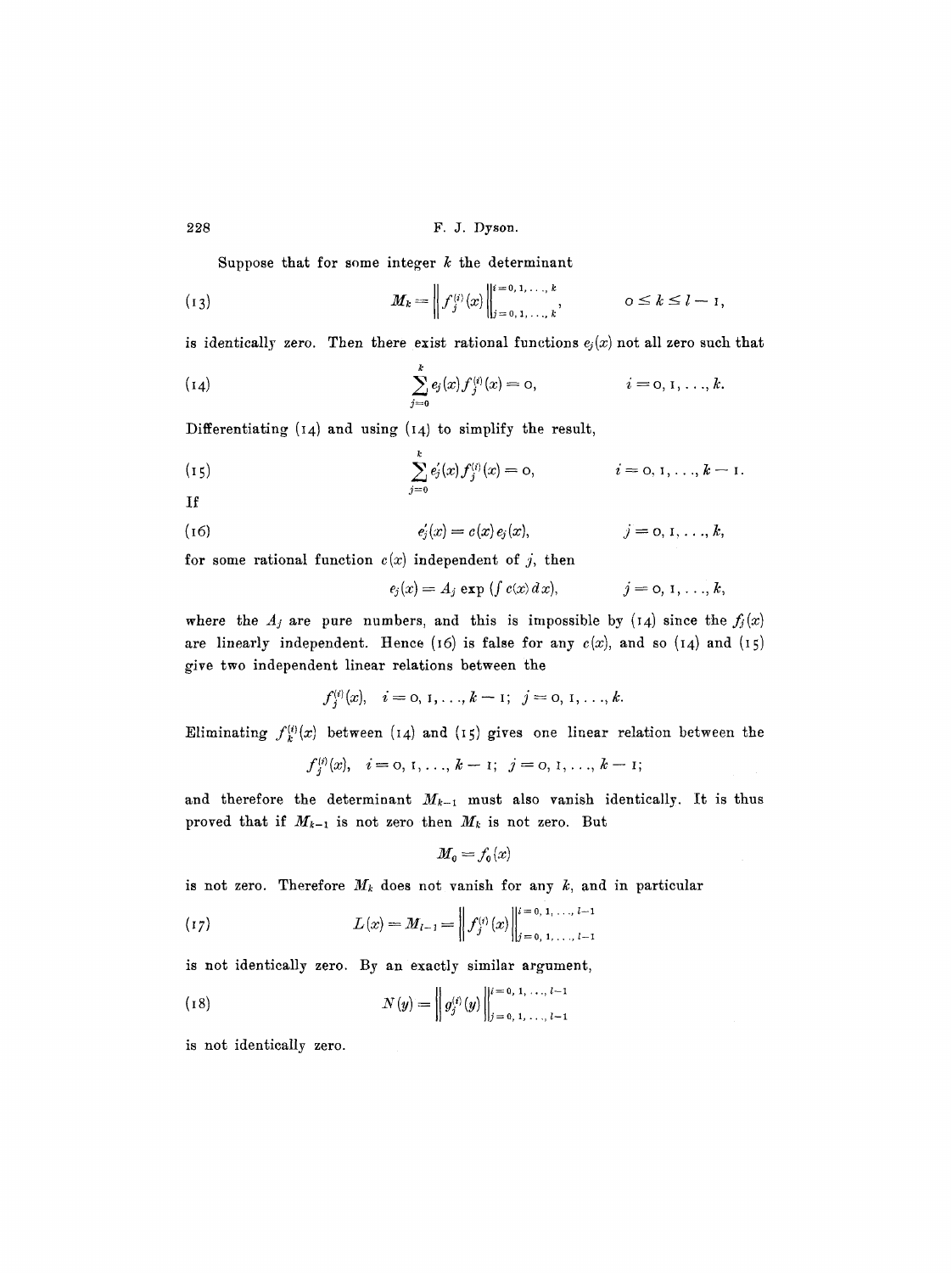Let a set of polynomials  $h_{ij}(y)$  and a set of integers  $d_{ij}$  be defined by the following inductive process. For each value of j in the range  $0 \le j \le l-1$ ,  $h_{ij}(y)$  is one of those linear combinations of the  $g_k(y)$  which vanish to the least order, greater than any  $d_{im}$  with  $m < j$ , at  $y = y_i$ ;  $d_{ij}$  is the order to which  $h_{ij}(y)$  vanishes at  $y = y_i$ . These definitions can be satisfied in a variety of ways, and it is not necessary to enquire whether the  $h_{ij}(y)$  and  $d_{ij}$  are uniquely fixed. The  $h_{ij}(y)$  for a given value of i are linearly independent since they all vanish to different orders at  $y=y_i$ , and they are all linear combinations of the  $g_k(y)$ . Therefore

(19) 
$$
h_{ij}(y) = \sum_{k=0}^{l-1} C_{ijk} g_k(y),
$$

where the determinant

(20) 
$$
D_i = \left\| C_{i j k} \right\|_{k=0,1,\ldots,l-1}^{j=0,1,\ldots,l-1}
$$

is a number different from zero.

Consider now the determinant

$$
(21) \qquad \qquad \mathcal{A}_i(x,y_i) = \left\| \left( \frac{\partial}{\partial x} \right)^u \left( \frac{\partial}{\partial y_i} \right)^{d_{ij}} R(x,y_i) \right\|_{j=0,1,\ldots,l-1}^{u=0,1,\ldots,l-1}.
$$

By  $(11)$ ,  $(17)$ ,  $(19)$ ,  $(20)$  and the rule of multiplication of determinants,

(22) 
$$
\mathcal{A}_i(x,y_i) = L(x) D_i^{-1} \left\| \left( \frac{\partial}{\partial y_i} \right)^{d_{ij}} h_{ik}(y_i) \right\|_{k=0, 1, \ldots, l-1}^{j=0, 1, \ldots, l-1}.
$$

The last determinant on the right of  $(z_2)$  is independent of x. The elements of the leading diagonal  $(j = k)$  are all non-zero, and the elements above the leading diagonal  $(k > j)$  are all zero. Hence the value of the determinant is a number  $E_i$  different from zero, and

$$
(23) \qquad \qquad \mathcal{A}_i(x,y_i) = E_i D_i^{-1} L(x).
$$

By (8) and (9), the last element, and a fortiori each earlier element also, in column j of the determinant (21), vanishes at  $x=x_i$  to the order

$$
[\lambda(t_i-d_{ij})]-l+2
$$

at least. Hence the whole determinant vanishes at  $x = x_i$  to the order

(24) 
$$
\sum_{j=0}^{l-1} \mathbf{Max} \{O, [\lambda(t_i - d_{ij}) - l + 2]\}
$$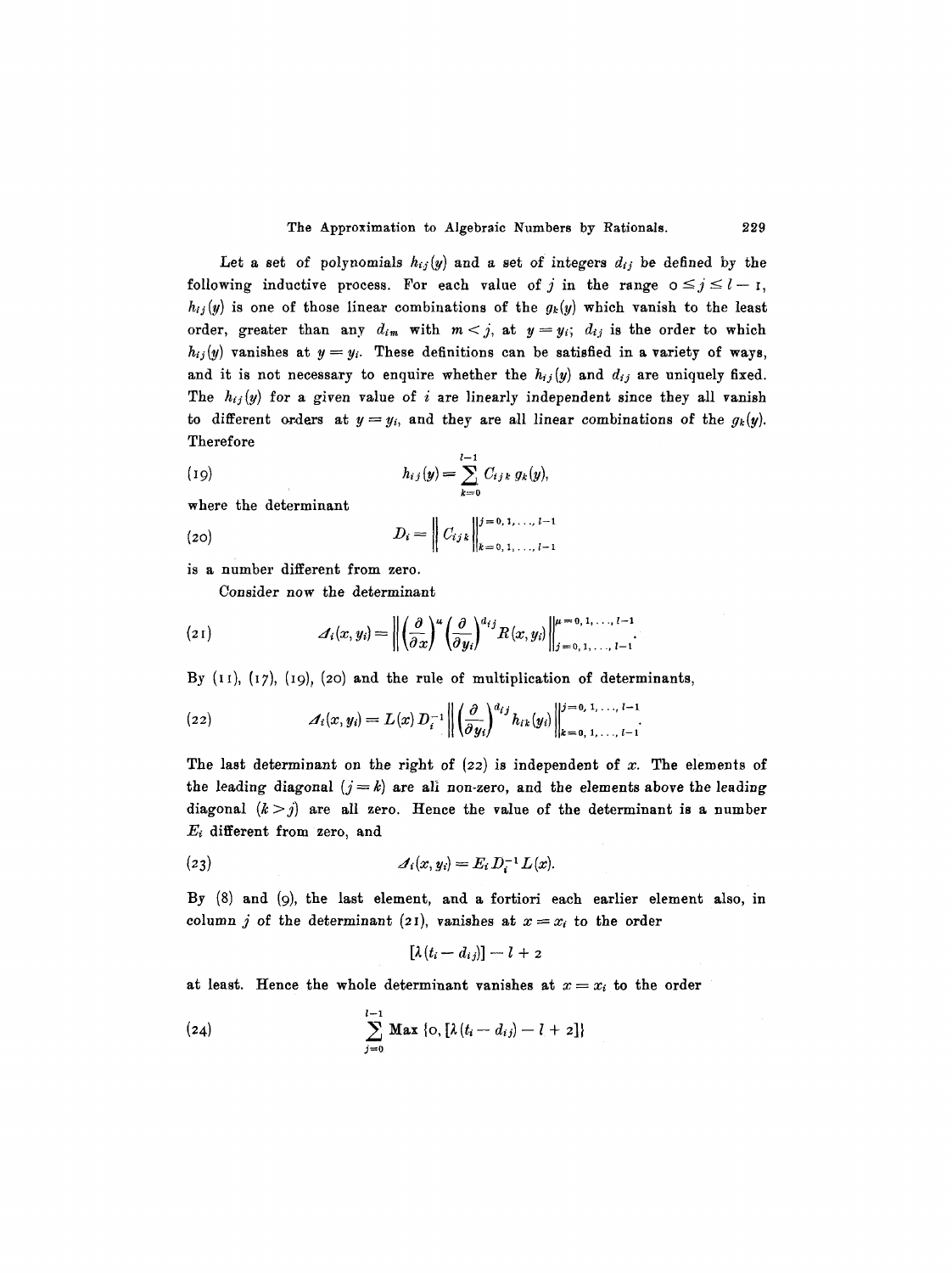at least. Thus by (23) the non-zero polynomial  $L(x)$  vanishes at  $x = x_i$  to the order (24) at least. But the degree of  $L(x)$  is  $lu$  at most, and the  $x_i$  are all distinct. Therefore

(25) 
$$
\sum_{i=0}^{n} \sum_{j=0}^{l-1} \text{Max} \{O, [\lambda(t_i - d_{ij}) - l + 2] \} \leq l u.
$$

The determinant  $N(y)$  is by (18), (19), and (20) equal to

$$
D_i^{-1}\left\| h_{ij}^{(k)}(y) \right\|_{j=0, 1, \ldots, l-1}^{k=0, 1, \ldots, l-1}.
$$

The general term in the expansion of the last determinant is

(26) 
$$
\pm h_{i0}^{(k_0)}(y) h_{i1}^{(k_1)}(y) \ldots h_{i, l-1}^{(k_{l-1})}(y),
$$

where  $k_0, k_1, \ldots, k_{l-1}$  is some permutation of the integers o,  $1, \ldots, l-1$ . Now

$$
h_{i\,j}^{(k_j)}(y)
$$

vanishes at  $y = y_i$  to the order  $(d_{ij} - k_j)$  at least. Hence the product (26) vanishes at  $y=y_i$  to the order

(27) 
$$
\sum_{j=0}^{l-1} (d_{ij} - k_j) = \sum_{j=0}^{l-1} (d_{ij} - j)
$$

at least. Since (27) is independent of the particular term (26) chosen, the polynomial  $N(y)$  vanishes at  $y = y_i$  to the order (27) at least. Now it is possible to choose a set of linearly independent combinations  $b_0(y)$ ,  $b_1(y)$ ,...,  $b_{l-1}(y)$  of the  $g_k(y)$ , such that  $b_0(y)$  is of degree s at most,  $b_1(y)$  of degree  $(s-1)$  at most, and so on. The degree of  $N(y)$  is equal to the degree of the determinant

$$
\left\| b_j^{(i)}(y) \right\|_{j=0, 1, \ldots, l-1}^{i=0, 1, \ldots, l-1}
$$

which does not exceed the degree of a typical product

$$
b_0^{(i_0)}(y) b_1^{(i_1)}(y) \ldots b_{i-1}^{(i_{l-1})}(y).
$$

The degree of such a product does not exceed

(28) 
$$
\sum_{j=0}^{l-1} (s-j-i_j) = \sum_{j=0}^{l-1} (s-2j) = l(s-l+1).
$$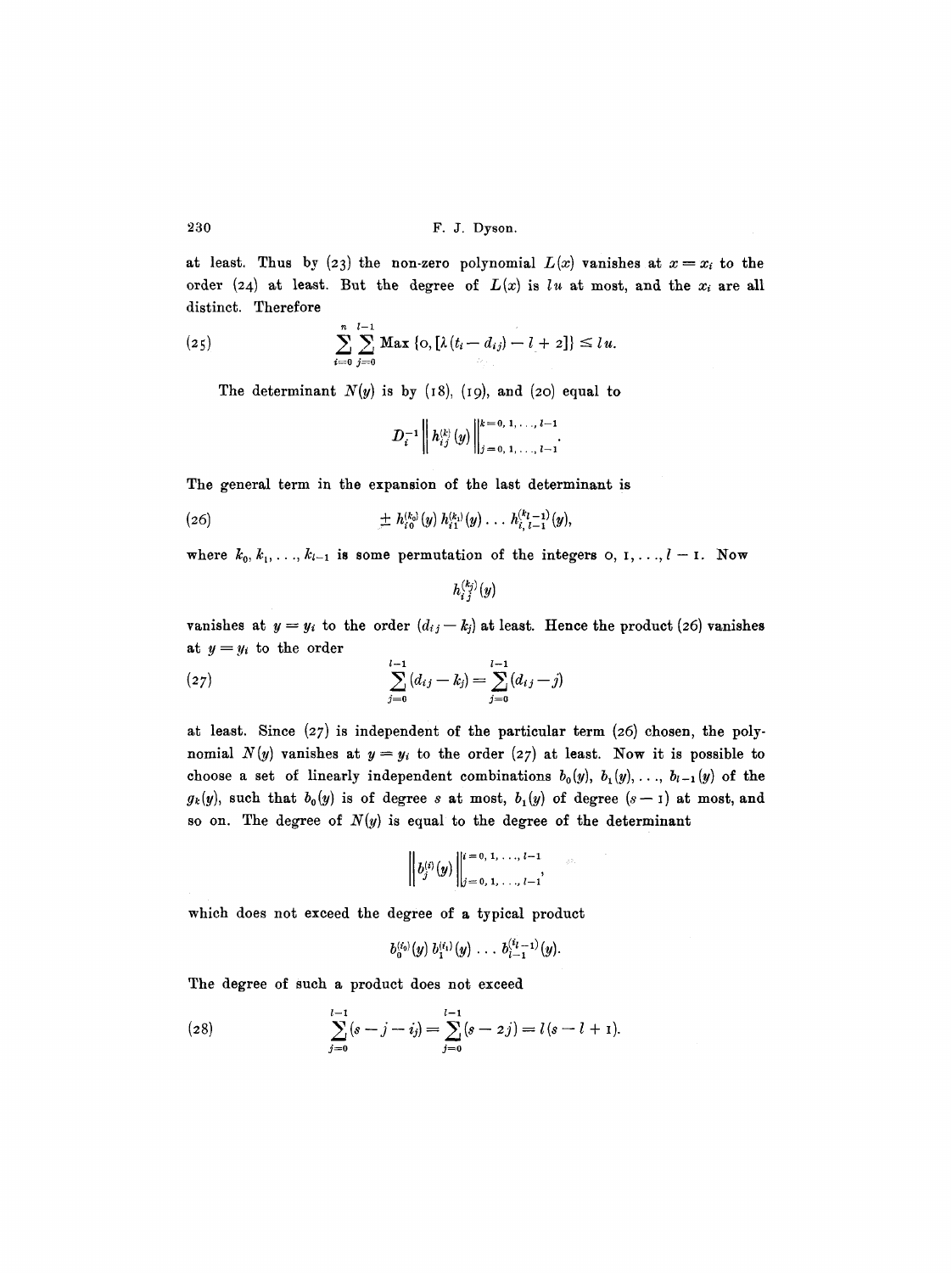The degree of the polynomial  $N(y)$  is at most (28), and  $N(y)$  vanishes to the orders (27) at the  $(n + 1)$  different values  $y_i$ . Therefore

(29) 
$$
\sum_{i=0}^{n} \sum_{j=0}^{l-1} (d_{ij} - j) \le l(s - l + 1).
$$

Since for each *i* the  $d_{ij}$  are strictly increasing with *j*, the average value of  $(d_{ij}-j)$  for  $0\leq j\leq b$  is a non-decreasing function of b. Thus (29) gives, for  $o \leq b \leq l-1$ ,

(30) 
$$
\sum_{i=0}^{n} \sum_{j=0}^{b} (d_{ij} - j) \le (b+1)(s-l+1).
$$

Let T be the largest  $[t_i]$ , and let b be the lesser of T and  $(l-1)$ . Then by  $(7)$ 

$$
0\leq b\leq l-1, \qquad \lambda(T+1)\leq u+1.
$$

Adding (30) multiplied by  $\lambda$  to (25), and using (12),

$$
(31) \sum_{i=0}^{n} \sum_{j=0}^{b} \text{Max} \{0, \lambda(t_i-j)\} \leq l\textbf{u} + (n+1)(b+1)(l-1) + \lambda(b+1)(s-l+1) \leq
$$
  

$$
\leq (u+1)\left(l + \frac{b+1}{T+1}(s-l+1)\right) + (n+1)ls.
$$

Putting

$$
b_i=\text{Min }\{[t_i], l-1\},
$$

this becomes

$$
(32) \qquad \sum_{i=0}^n (1+b_i)(\lambda t_i - \frac{1}{2}\lambda b_i) \leq (u+1)\left(l + \frac{b+1}{T+1}(s-l+1)\right) + (n+1)ls.
$$

Now it is an elementary principle that if  $\alpha \ge \beta > 0$  and  $\gamma \ge 0$  then  $(\beta/\alpha) \le$  $\leq$  ( $(\beta + \gamma)/(\alpha + \gamma)$ ). Applying this with  $\gamma = s + [t_i] + 1 - 2 t_i$ , which is positive by (7),

$$
(2 t_i - [t_i] ) / (2 t_i - b_i) \leq (s + 1) / (s + 1 + [t_i] - b_i);
$$

and applying it with  $\gamma = T-[t_i],$ 

$$
(I + [t_i])/(s + I + [t_i] - b_i) \leq (I + T)/(I + s + T - b_i).
$$

These two inequalities combine to give

(33) 
$$
\frac{(1 + [t_i])(z t_i - [t_i])}{(1 + b_i)(z t_i - b_i)} \leq \frac{(1 + T)(1 + s)}{(1 + b_i)(1 + s + T - b_i)}.
$$

In the same way, if  $T \geq l-1$  the principle with  $\gamma = s+1-l$  gives

$$
l/(T+1) \leq (1+s)/(2+s+T-l),
$$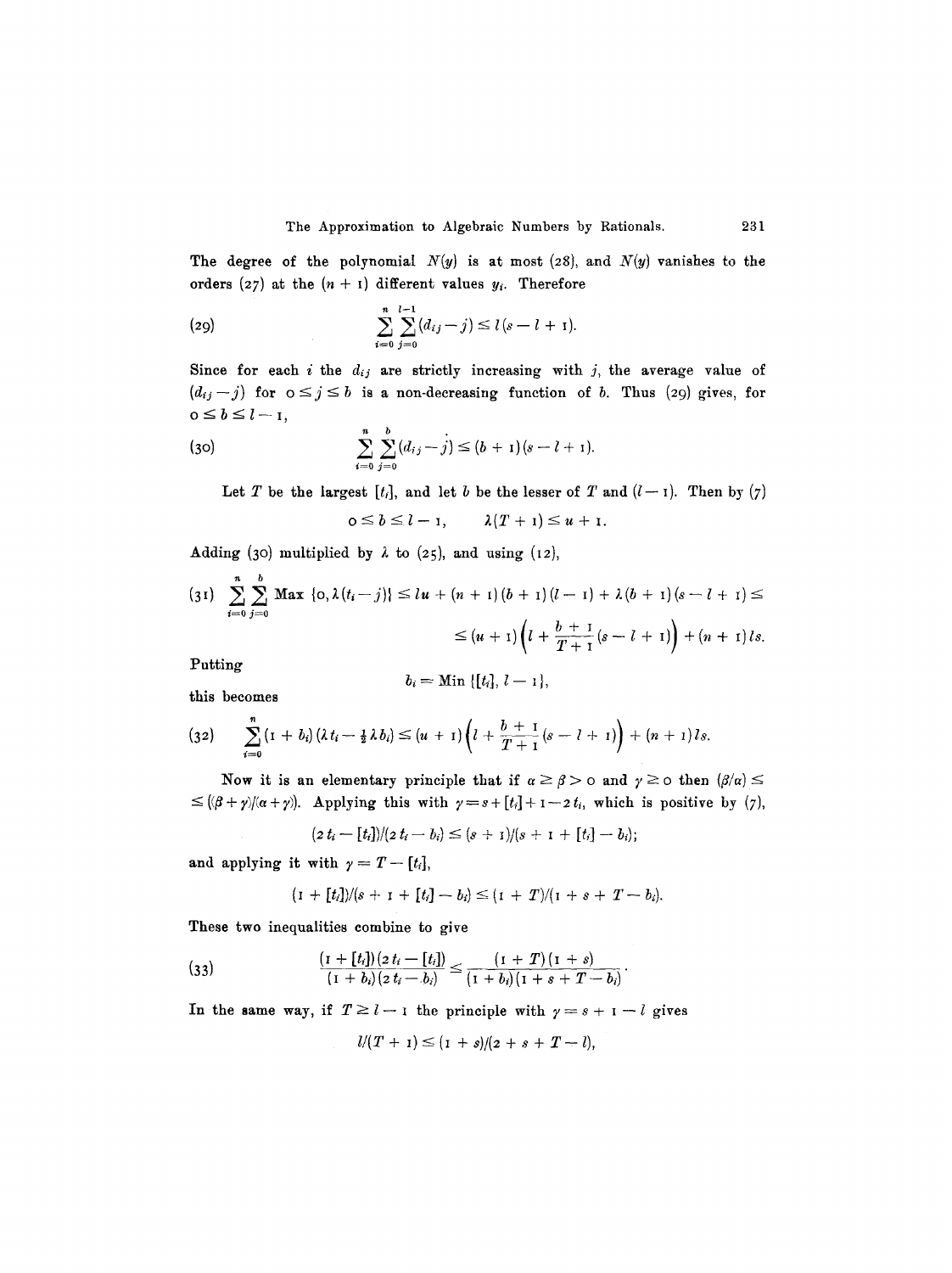*232* F.J. Dyson.

which may be written

(34) 
$$
I \leq \frac{(1+T)(1+s)}{l(2+s+T-l)}.
$$

Now either  $b_i = l - 1$  or  $b_i = [t_i]$ . In the first case the right sides of (33) and (34) are the same, and in the second case the left sides are the same. If  $T < l - 1$ the second case holds for every value of i. Hence  $(33)$  and  $(34)$  together give for  $i=0, 1, ..., n$ ,

(35) 
$$
\frac{(1 + [t_i])(t_i - \frac{1}{2}[t_i])}{(1 + b_i)(t_i - \frac{1}{2}b_i)} \leq \begin{cases} \frac{(1 + T)(1 + s)}{l(2 + s + T - l)} & \text{if } T \geq l - 1, \\ 1 & \text{if } T < l - 1. \end{cases}
$$

If  $T < l-1$ , then  $b = T$ , and (32) and (35) give

(36) 
$$
\lambda \sum_{i=0}^{n} (1 + [t_i])(t_i - \frac{1}{2} [t_i]) \leq (u + 1)(s + 1) \left\{ 1 + \frac{(n + 1)ls}{(u + 1)(s + 1)} \right\}.
$$

If  $T \ge l - i$ , then  $b = l - i$ , and (32) and (35) give

$$
(37) \qquad \lambda \sum_{i=0}^{n} (1 + [t_i])(t_i - \frac{1}{2} [t_i]) \leq (u + 1)(s + 1) \left\{ 1 + \frac{(1 + T)(n + 1)s}{(u + 1)(2 + s + T - l)} \right\}.
$$

Substituting for  $l$  from (12) and for s from (7), (36) and (37) imply the truth of (10), whether  $T < l - I$  or not. This completes the proof of the lemma.

III. The second part of the proof of the theorem, as explained at the beginning of this paper, starts at this point. In the first place, the proof may be reduced to the case in which  $\theta$  is an algebraic integer. For suppose that any algebraic number  $\theta$  satisfies the conditions of the theorem. There exists a rational integer N such that  $N\theta$  is an algebraic integer, also of degree n, and by (1)

$$
(38) \t\t\t\t |N\theta - (Np/q)| < Nq^{-u}
$$

for an infinity of  $p/q$ . If  $\epsilon$  is any positive number, then (38) implies

$$
(39) \t\t\t |N\theta - (Np/q)| < q^{-\mu + \epsilon}
$$

for an infinity of  $Np/q$ . If the theorem is true for algebraic integers, (39) implies

$$
\mu\leq\mathcal{V}\left( 2n\right) +\epsilon,
$$

and since  $\varepsilon$  is arbitrarily small

 $\mu \leq \gamma$  (2 *n*).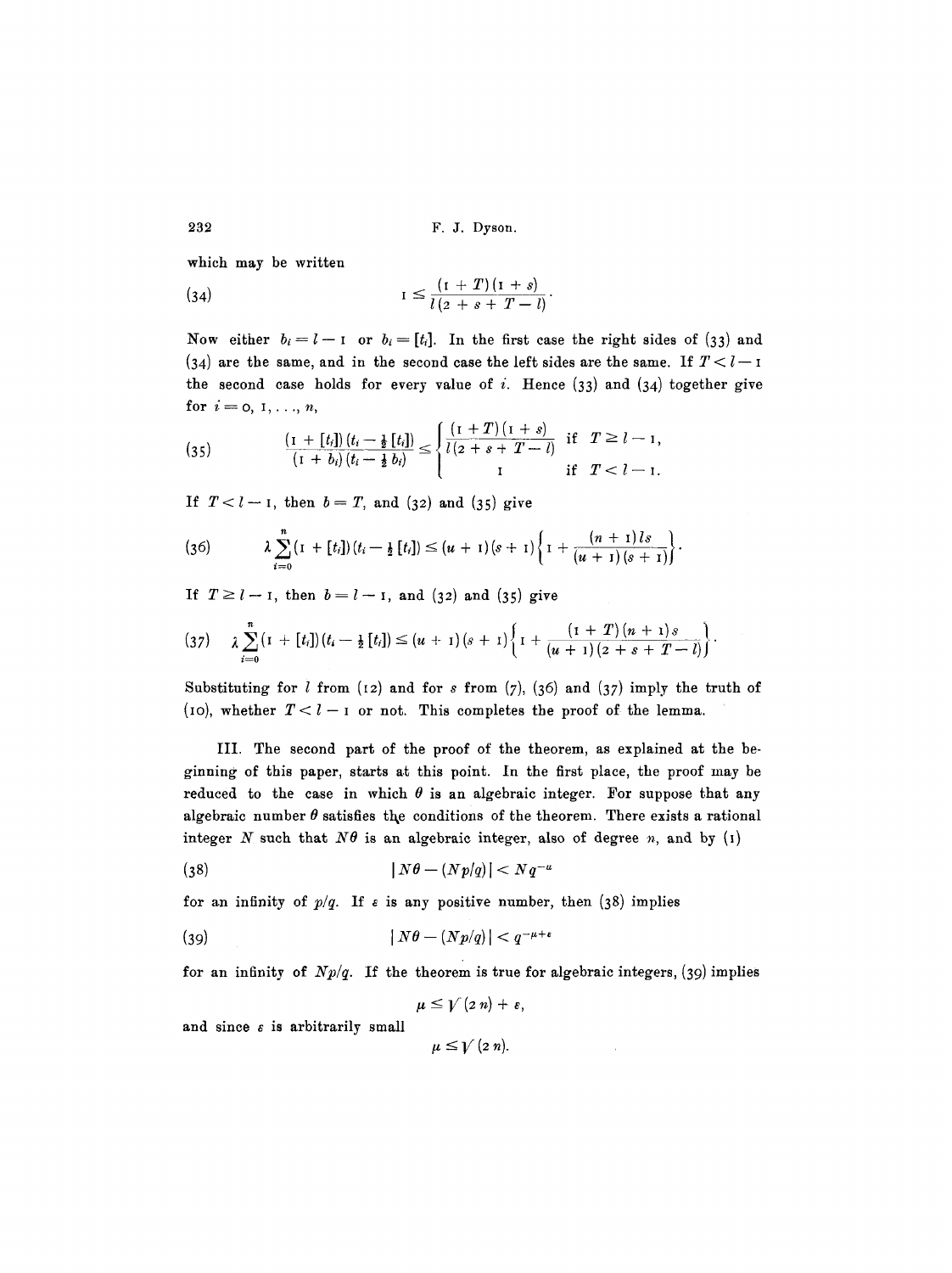The theorem is therefore true for any algebraic number  $\theta$ , if it is proved for  $\theta$ an algebraic integer.

In what follows it will be assumed that  $\theta$  is an algebraic integer of degree n and satisfies the conditions of the theorem;  $\theta$  will be a root of an equation

$$
(40) \t a(\theta) \equiv \theta^n + a_1 \theta^{n-1} + \cdots + a_n = 0
$$

with integer coefficients  $a_i$ . This equation, being the equation of lowest degree satisfied by  $\theta$ , has *n* distinct real or complex roots

$$
(\mathbf{4} \mathbf{1}) \qquad \qquad \theta = \theta_1, \, \theta_2, \, \theta_3, \, \ldots, \, \theta_n.
$$

Let

(42) 
$$
A = \mathbf{Max} \{1, |a_1|, |a_2|, \ldots, |a_n|\}.
$$

Two arbitrary positive integers  $s$  and  $t$  and a real number  $\delta$  are now chosen, subject only to the conditions

(43) 
$$
t + 1 \leq s + 1 \leq \frac{1}{2} n (t + 1),
$$

(44) 
$$
0 < \delta < (2 n)^{-3}
$$
.

A fraction  $p_1/q_1$  can be found which satisfies (1) and also

$$
\log q_1 > 6 \, \delta^{-2} \, t \, \log 4 \, A.
$$

A fraction  $p_2/q_2$  can be found which satisfies (1) and also

(46) 
$$
\log q_2 > 2 \, \delta^{-1} \log q_1.
$$

Let

| (47) | $\lambda = \log q_2 / \log q_1$ |
|------|---------------------------------|
|------|---------------------------------|

(48) 
$$
u = \left[\frac{1}{2} n t (t+1) \lambda / (s+1)\right],
$$

$$
(49) \t\t\t B=[q_1^{\delta u}].
$$

By  $(48)$  and  $(43)$ 

**(50)**  By  $(46)$ ,  $(47)$  and  $(44)$  $(51)$ By  $(49)$  and  $(45)$  $(52)$ By  $(51)$  and  $(50)$ **(53)**   $u + I \geq \lambda t \geq \frac{1}{2} \lambda (t + I) \geq \lambda (s + I)/n.$  $\delta\lambda > 2$ ,  $\lambda > 16 n^3$ .  $\log(B + I) \geq 6 u t \delta^{-1} \log 4 A.$  $s < \frac{1}{2} n \delta(u + 1)$ .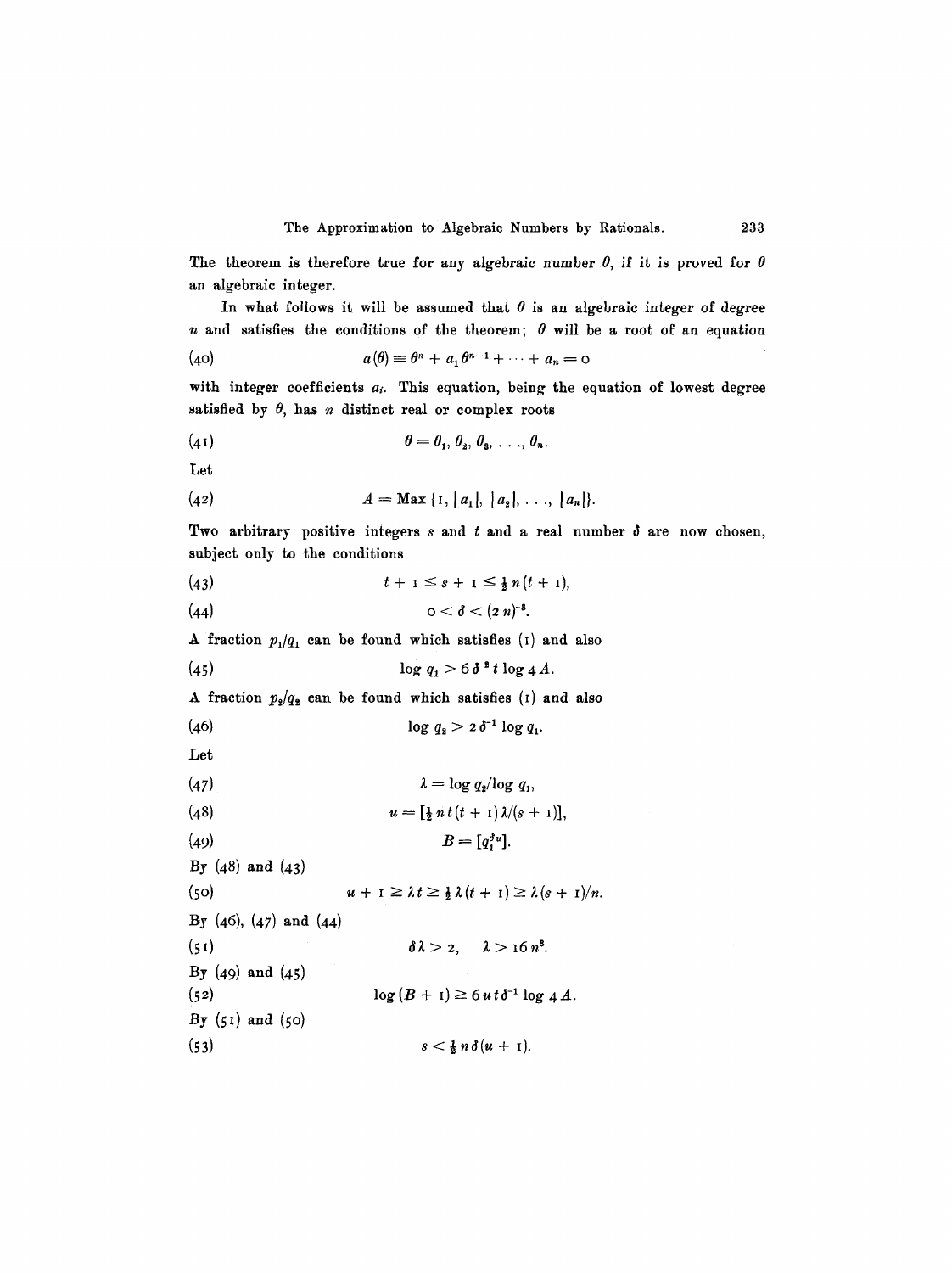Consider now the set  $P$  of all polynomials

$$
V(x, y) = \sum_{i=0}^{u} \sum_{j=0}^{s} v_{ij} x^{i} y^{j},
$$

where the  $v_{ij}$  are integers between  $\circ$  and  $B$  inclusive. The number of polynomials in P is

(54) 
$$
N = (B + 1)^{(s+1)(u+1)}.
$$

Given one such polynomial  $V(x, y)$ , there is a set  $D(V)$  of derived polynomials

$$
\frac{1}{\alpha \, | \, \beta \, |} \left(\frac{\partial}{\partial x}\right)^{\alpha} \left(\frac{\partial}{\partial y}\right)^{\beta} V(x, y)
$$

where  $\alpha$  and  $\beta$  vary over all pairs of integers satisfying the conditions

$$
0 \leq \beta \leq t - \delta, \quad 0 \leq \alpha \leq \lambda (t - \beta - \delta).
$$

 $D(V)$  contains

(55) 
$$
N_0 = \sum_{\beta=0}^{t-1} \left[ 1 + \lambda (t - \beta - \delta) \right] \leq t + \frac{1}{2} \lambda t (t+1) - \delta t \lambda
$$

polynomials. Each polynomial in  $D(V)$  has coefficients which are obtained by multiplying one of the  $v_{ij}$  by two binomial coefficients, so that the coefficients of polynomials in  $D(V)$  are integers not exceeding

 $B 2^{u+s}$ .

If  $S(x, y)$  is a polynomial in  $D(V)$ , let  $T_S(x)$  be the remainder when  $S(x, x)$ is divided by the polynomial  $a(x)$  of  $(40)$  by the ordinary long-division process.  $T<sub>S</sub>(x)$  is a polynomial in x of degree not exceeding  $(n-1)$  and with integer coefficients. If  $U_r(x)$  is the remainder after r steps of the long-division process, the coefficients of  $U_{r+1}(x)$  are of the form  $(u_1-a_iu_0)$  where  $u_1$  and  $u_0$  are coefficients of  $U_r(x)$  and  $a_i$  is a coefficient of  $a(x)$ . Hence the magnitude of the largest coefficient of  $U_{r+1}(x)$  does not exceed  $(1 + A)$  times that of  $U_r(x)$ . But  $U_0(x) = S(x, x)$  and  $T_S(x) = U_r(x)$  for some  $r \le u + s$ . Therefore the coefficients of  $T_s(x)$  are majorised by

(56) 
$$
M = (1 + A)^{u+s} (1 + s) B 2^{u+s}.
$$

The number of coefficients of all the polynomials  $T_S(x)$  with  $S(x, y)$  in  $D(V)$ does not exceed

$$
n N_0 \leq n t + \frac{1}{2} n t (t + 1) \lambda - \delta n t \lambda.
$$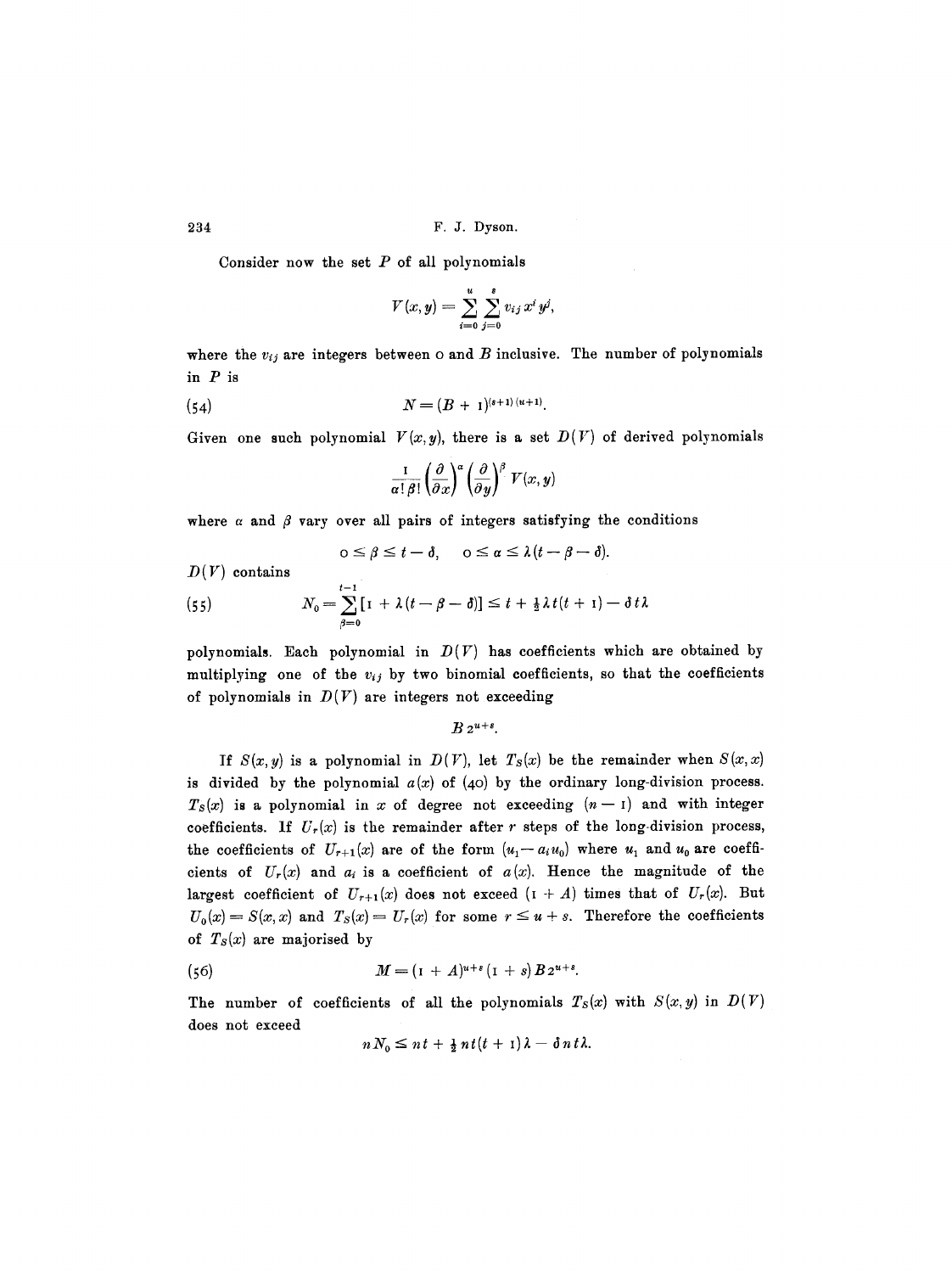Each of these coefficients is a positive or negative integer majorised by  $M$ , and so can take only  $(2 M + 1)$  distinct values. Hence the total number of possible distinct sets of values for the coefficients of all the  $T_S(x)$  with  $S(x, y)$  in  $D(V)$ does not exceed

$$
N' = (2 M + 1)^{nt + \frac{1}{2} nt (t+1) \lambda - \delta nt \lambda}.
$$

By (56) and trivial inequalities

$$
\log N' < nt \left(\frac{1}{2}\lambda(t+1) + 1 - \delta\lambda\right) \left(\log 2 + (u+s)\log(2A+2) + \log(s+1) + \log(B+1)\right)
$$

$$
\langle n t(\frac{1}{2}\lambda(t+1)+1-\delta\lambda)\log(B+1)+n t(1+\frac{1}{2}\lambda(t+1))(u+2s+2)\log 4A.
$$

Now by  $(50)$  and  $(51)$ 

$$
u + 2s + 2 \le u + 2n(u + 1)/\lambda < u(\mathbf{I} + (4n/\lambda)) < 2u,
$$
  

$$
\mathbf{I} - \delta\lambda < -\frac{1}{2}\delta\lambda, \qquad \mathbf{I} + \frac{1}{2}\lambda(t + 1) \le \mathbf{I} + \lambda t < \frac{3}{2}\lambda t.
$$

Hence the inequality for  $log N'$  becomes

 $\log N'$   $\lt n t({\frac{1}{2}\lambda(t + 1) - \frac{1}{2}\delta\lambda}) \log (B + 1) + 3nt^2\lambda u \log 4A$ .

Finally, by  $(52)$  and  $(48)$ , this gives

$$
\log N' < \frac{1}{2} n t \lambda (t + 1) \log (B + 1) < (s + 1) (u + 1) \log (B + 1) = \log N,
$$

and therefore

(57)  $N' < N$ .

In view of (57) there must exist two distinct polynomials  $V_1(x, y)$  and  $V_2(x, y)$ in P such that the polynomials  $T_S(x)$  derived from  $V_1(x, y)$  as described above are all identically equal to the corresponding polynomials derived from  $V_{p}(x, y)$ . Let

(58) 
$$
R(x, y) = V_1(x, y) - V_2(x, y).
$$

 $R(x, y)$  is a polynomial of degrees not exceeding u in x and s in y; its coefficients are positive or negative integers of magnitude not exceeding  $B$ ; it is not identically zero; and it has the property that the polynomials in  $z$ 

(59) 
$$
\frac{1}{\alpha \mid \beta \mid} \left( \frac{\partial}{\partial x} \right)^{\alpha} \left( \frac{\partial}{\partial y} \right)^{\beta} R(x, y) \Big|_{x = y = z}
$$

are exactly divisible by  $a(z)$  for all pairs of integers  $\alpha$  and  $\beta$  such that

(60)  $0 \leq \beta \leq t - \delta, \quad 0 \leq \alpha \leq \lambda (t - \beta - \delta).$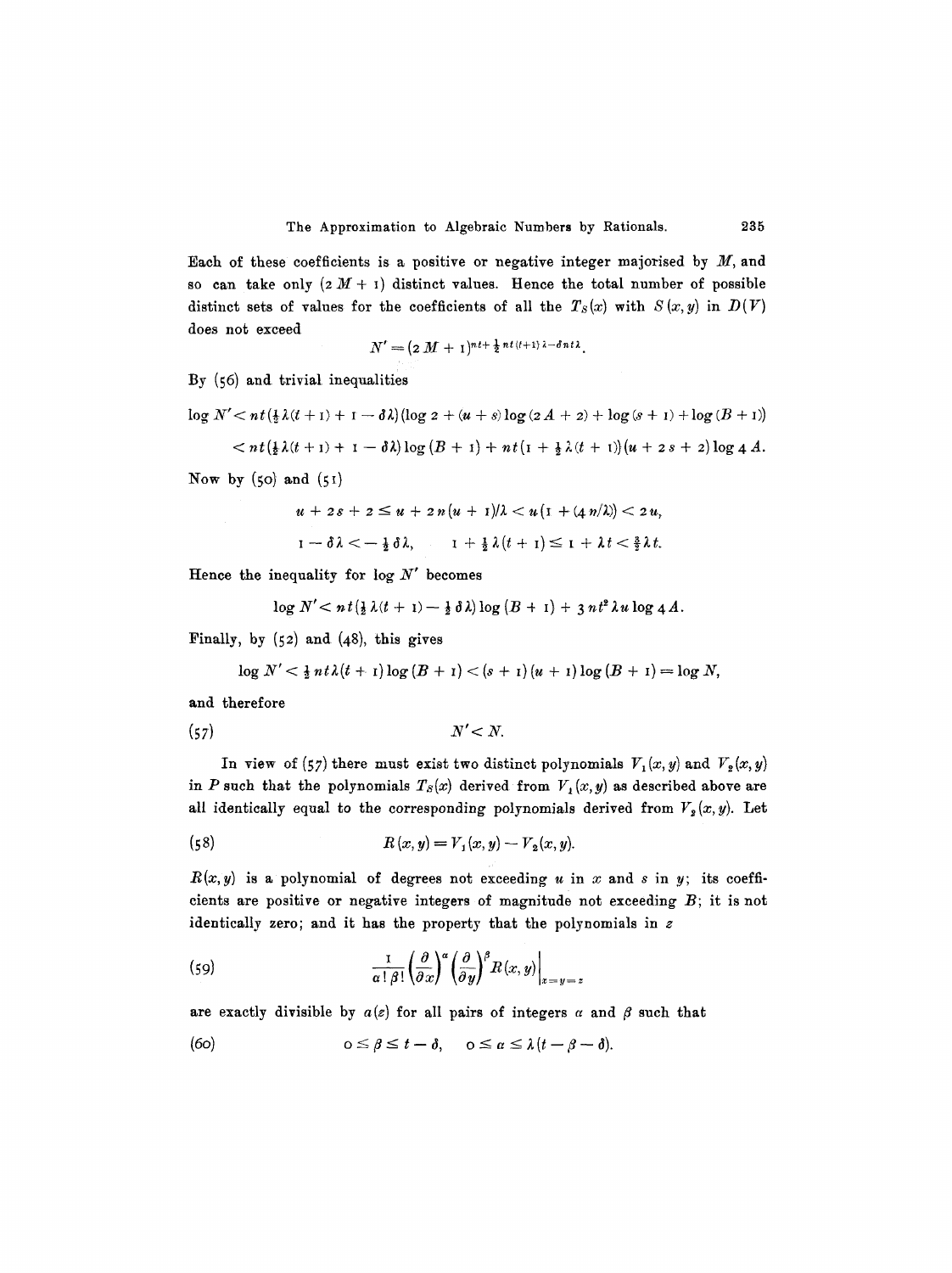The arbitrary polynomial  $R(x, y)$  of the lemma will now be identified with the polynomial defined by (58). The numbers  $\theta_i$  given by (41) are all distinct, and they are all irrational and therefore distinct from  $p_1/q_1$  and  $p_2/q_2$ . The lemma can be applied with

(61) 
$$
x_0 = p_1/q_1, \quad y_0 = p_2/q_2; \quad x_i = y_i = \theta_i, \quad i = 1, 2, \ldots, n.
$$

By (59) and (6o), the conditions (8) and (9) of the lemma are satisfied for  $i=1,2,\ldots,n$  with

$$
(62) \t t_i = t - \delta.
$$

Suppose, if possible, that (8) and (9) are also satisfied for  $i=0$  with

(63) 
$$
t_0 = (n+1)(t+1)V(\tfrac{1}{2}n\delta).
$$

By (44)

(64) 
$$
t_0 \leq (n+1)(t+1)/4 n \leq \frac{3}{8}(t+1) \leq \frac{3}{4}t \leq t-\frac{1}{4} < t-\delta,
$$

and by (5o)

(65) 
$$
\lambda[t_i+1] \leq \lambda[t-\delta+1] = \lambda t \leq u+1, \qquad i=0,1,\ldots,n.
$$

The conditions of the lemma are then all satisfied, (7) being a consequence of  $(44)$ ,  $(51)$ ,  $(53)$ ,  $(43)$ ,  $(64)$  and  $(65)$ . The lemma therefore leads to the result

$$
\lambda\left(1+[t_0]\right)(t_0-\tfrac{1}{2}\left[t_0\right])+\tfrac{1}{2}nt\lambda\left(t-2\delta+1\right)\leq \left(1+\tfrac{1}{2}n(n+1)\delta\right)(s+1)(u+1).
$$

By (48) this gives

$$
(66) \quad \lambda (1 + [t_0])(t_0 - \frac{1}{2}[t_0]) \leq \delta nt \lambda + \frac{1}{2}n(n+1)\delta(s+1)(u+1) + s + 1.
$$
\n
$$
\text{Now by (51), (48) and (43),}
$$
\n
$$
\delta nt \lambda + \frac{1}{2}n(n+1)\delta(s+1)(u+1) + s + 1
$$
\n
$$
\leq \delta nt \lambda + \frac{1}{2}n(n+1)\delta u(s+1) + \frac{1}{2}n(n+1)\delta(s+1) + \frac{1}{2}\delta\lambda(s+1)
$$
\n
$$
\leq \delta nt \lambda + \frac{1}{4}n^2(n+1)\delta\lambda t(t+1) + \frac{1}{2}\delta(\lambda + n(n+1))\frac{1}{2}n(t+1)
$$
\n
$$
= \delta\lambda n \{\frac{1}{4}n(n+1)t(t+1) + t + \frac{1}{4}(t+1) + n(n+1)(t+1)/4\lambda\}
$$
\n
$$
< \delta\lambda n \{\frac{1}{4}n(n+1)t(t+1) + \frac{1}{4}(t+1)^2\} \leq \frac{1}{4}\delta\lambda n(t+1)^2(n+1)^2.
$$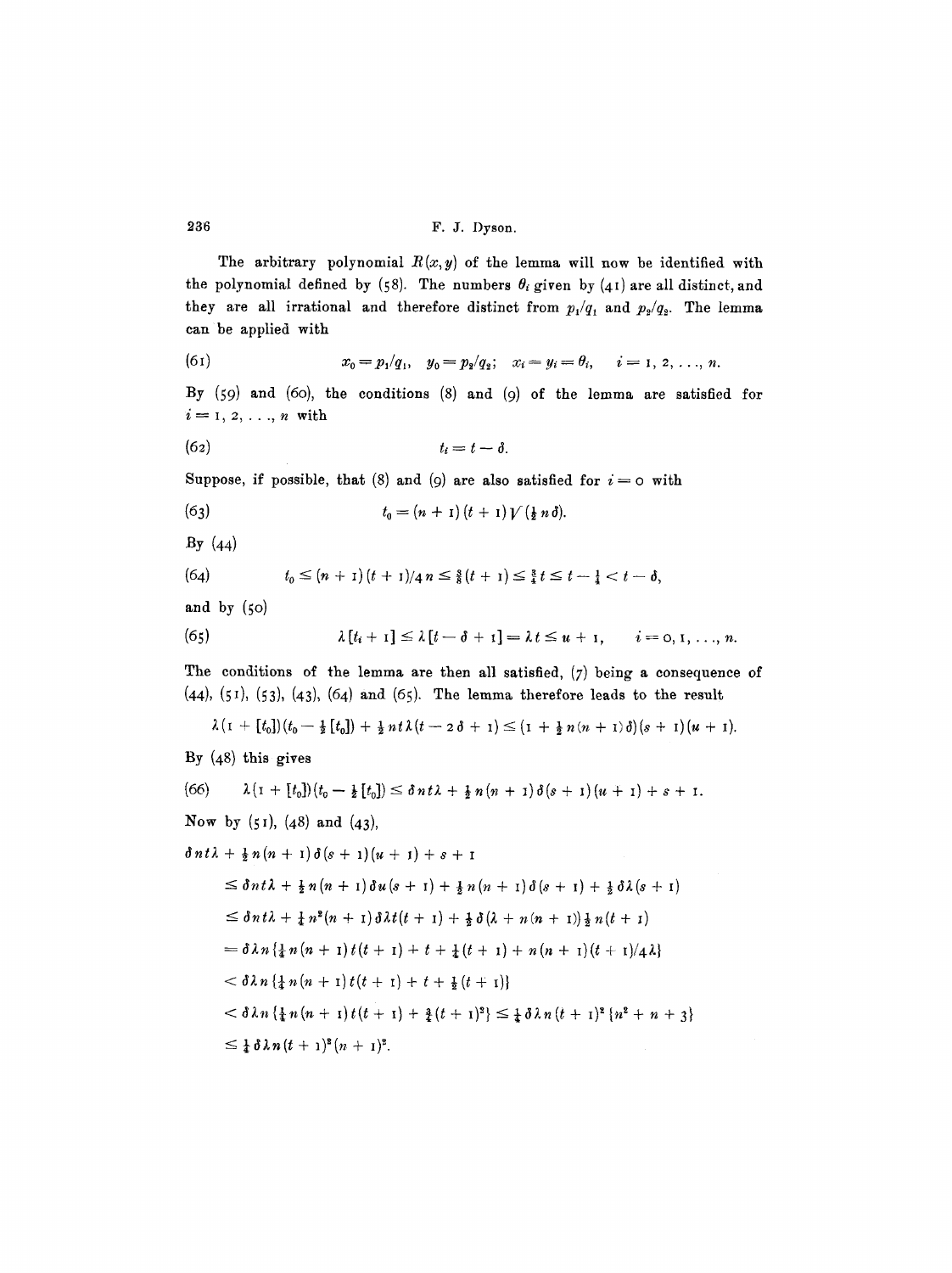Therefore (66) implies

$$
\frac{1}{2}\lambda t_0^2 < \lambda (I + [t_0])(t_0 - \frac{1}{2}[t_0]) < \frac{1}{4}\delta \lambda n (t + 1)^2(n + 1)^2,
$$

which contradicts  $(63)$ . This means that the hypothesis that  $(8)$  and  $(9)$  are satisfied for  $i = 0$  with  $t_0$  given by (63) is untenable. That is to say, there exist two integers  $\alpha$  and  $\beta$  such that

(67) 
$$
\left.\left(\frac{\partial}{\partial x}\right)^{\alpha}\left(\frac{\partial}{\partial y}\right)^{\beta}R(x,y)\right|_{x=p_1/q_1, y=p_2/q_2}\neq 0,
$$

while  $\sqrt{ }$ 

$$
\alpha + \lambda \beta \leq \lambda t_0.
$$

Let one pair of integers  $\alpha$  and  $\beta$  be chosen to satisfy (67) and (68), and let

(69) 
$$
R_0(x, y) = \frac{1}{\alpha! \beta!} \left(\frac{\partial}{\partial x}\right)^{\alpha} \left(\frac{\partial}{\partial y}\right)^{\beta} R(x, y).
$$

By (59) and (6o),

(70) 
$$
\left(\frac{\partial}{\partial x}\right)^i \left(\frac{\partial}{\partial y}\right)^j R_o(x, y)\Big|_{x=y=\theta} = 0
$$

whenever

$$
0 \leq j + \beta \leq t - \delta, \quad 0 \leq i + \alpha \leq \lambda (t - \beta - j - \delta).
$$

By  $(68)$  this implies that  $(70)$  holds whenever

(71) 
$$
i + \lambda j \leq \lambda (t - \delta - t_0) = \lambda (t - \delta) (1 - \epsilon),
$$

where  $\varepsilon$  is defined by the equation

(72) 
$$
\epsilon(t-\delta) = t_0 = (n+1)(t+1)V(\frac{1}{2}n\delta).
$$

Now  $R_0(x, y)$  has the Taylor expansion

(73) 
$$
R_0(x,y) = \sum_{i=0}^{u} \sum_{j=0}^{s} c_{ij} (x - \theta)^i (y - \theta)^j.
$$

The general coefficient in the expansion is

$$
(74) \qquad c_{ij} = \frac{1}{i! \, j!} \left( \frac{\partial}{\partial x} \right)^i \left( \frac{\partial}{\partial y} \right)^j R_0(x, y) \Big|_{x = y = \theta}
$$
\n
$$
= \sum_{\varrho=0}^u \sum_{\sigma=0}^s a_{\varrho \sigma} \left( \frac{\varrho!}{i! \, \alpha! \, (\varrho - i - \alpha)!} \right) \left( \frac{\sigma!}{j! \, \beta! \, (\sigma - j - \beta)!} \right) \theta^{\varrho - i - \alpha + \sigma - j - \beta},
$$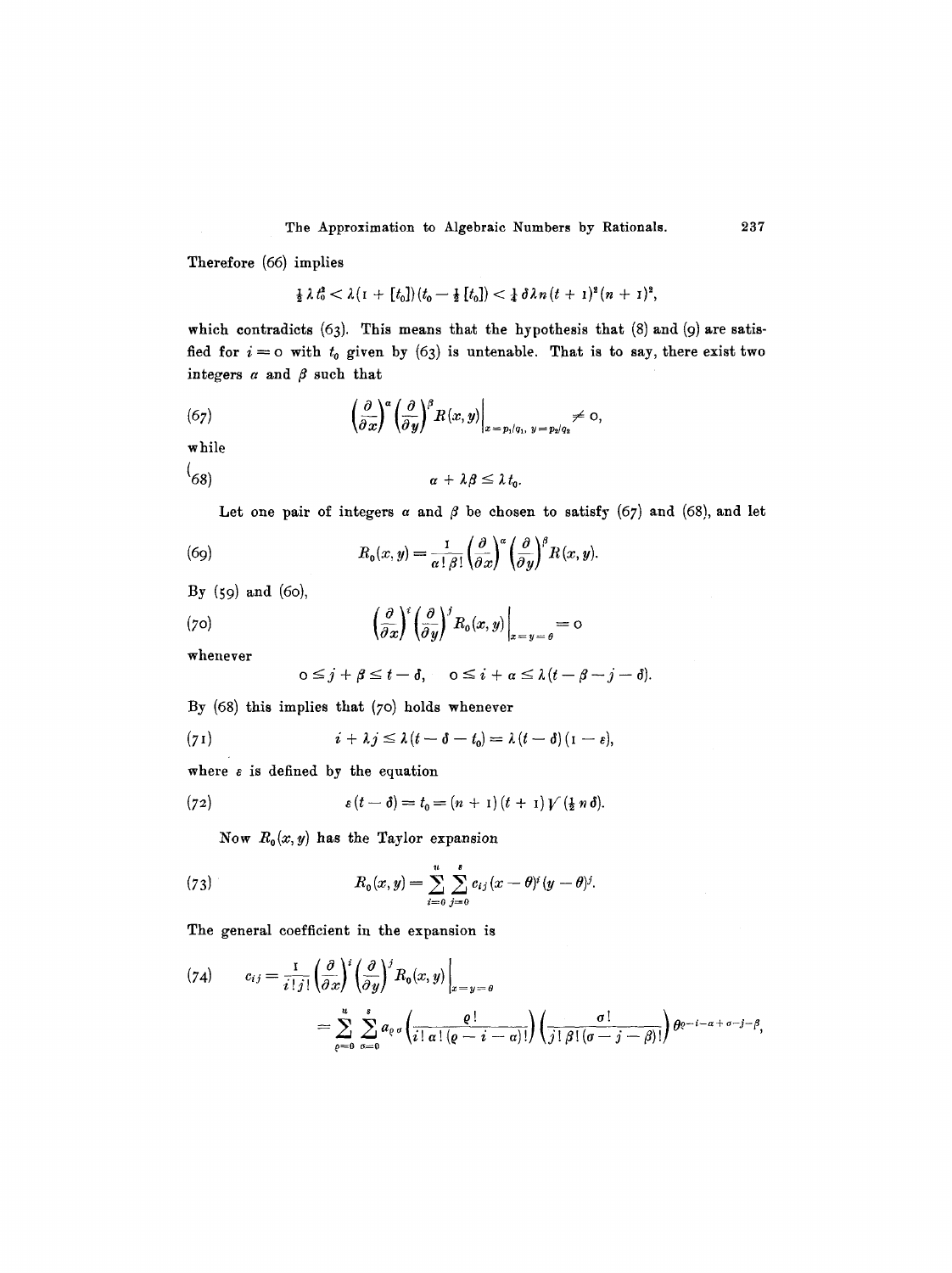where the  $a_{\varrho\sigma}$  are the coefficients of the polynomial  $R(x,y)$ . Remembering that  $p_1/q_1$  and  $p_2/q_2$  both satisfy (1), (73) and (47) together give

(75) 
$$
\left| R_0\left(\frac{p_1}{q_1}, \frac{p_2}{q_2}\right) \right| \leq \sum_{i=0}^u \sum_{j=0}^s |c_{ij}| q_1^{-\mu i} q_2^{-\mu j} = \sum_{i=0}^u \sum_{j=0}^s |c_{ij}| q_1^{-\mu(i+\lambda j)}.
$$

But by  $(70)$ , all the  $c_{ij}$  for which  $(71)$  is true are zero, and therefore  $(75)$  implies

(76) 
$$
\left| R_0\left(\frac{p_1}{q_1}, \frac{p_2}{q_2}\right) \right| \leq q_1^{-\mu \lambda (t-\delta) (1-\epsilon)} \sum_{i=0}^u \sum_{j=0}^s |c_{ij}|.
$$

Since

and the expressions

$$
|a_{\varrho\,\sigma}|\leq B,
$$

 $(\varrho\! | /i! \alpha! (\varrho - i - \alpha)!)$ 

are terms in the multinomial expansion of

 $(1 + 1 + 1)\ell,$ 

the coefficients  $c_{ij}$  given by  $(74)$  are majorised by

$$
B(u + 1)(s + 1) 3^{u+s} m^{u+s},
$$

where  $m = \text{Max } (I, |\theta|)$ . Therefore (76) gives finally

(77) 
$$
\left| R_0\left(\frac{p_1}{q_1}, \frac{p_2}{q_2}\right) \right| \leq (u + 1)^2 (s + 1)^2 B(3 m)^{u + s} q_1^{-\mu \lambda (t - \delta) (1 - \epsilon)}.
$$

On the other hand,  $R_0(x, y)$  is by (69) a polynomial of degrees not exceeding  $u$  and  $s$  in  $x$  and  $y$  respectively, and all its coefficients are integers. Therefore

 $R_0(p_1/q_1, p_2/q_2)$ 

is a rational fraction with denominator not exceeding

 $q_1^u q_2^s$ .

This fraction is not zero, by (67). Therefore

(78) 
$$
\left| R_0 \left( \frac{p_1}{q_1}, \frac{p_2}{q_2} \right) \right| \geq q_1^{-u} q_2^{-s} = q_1^{-u - \lambda s}.
$$

Together,  $(77)$  and  $(78)$  give

 ${u + \lambda s - \lambda \mu (t - \delta)(1 - \varepsilon)} log q_1 + log B + (u + s) log (3 m) + 2 log ((u + 1)(s + 1)) \ge 0.$ Now

$$
\log ((u+1)(s+1)) \le u+s.
$$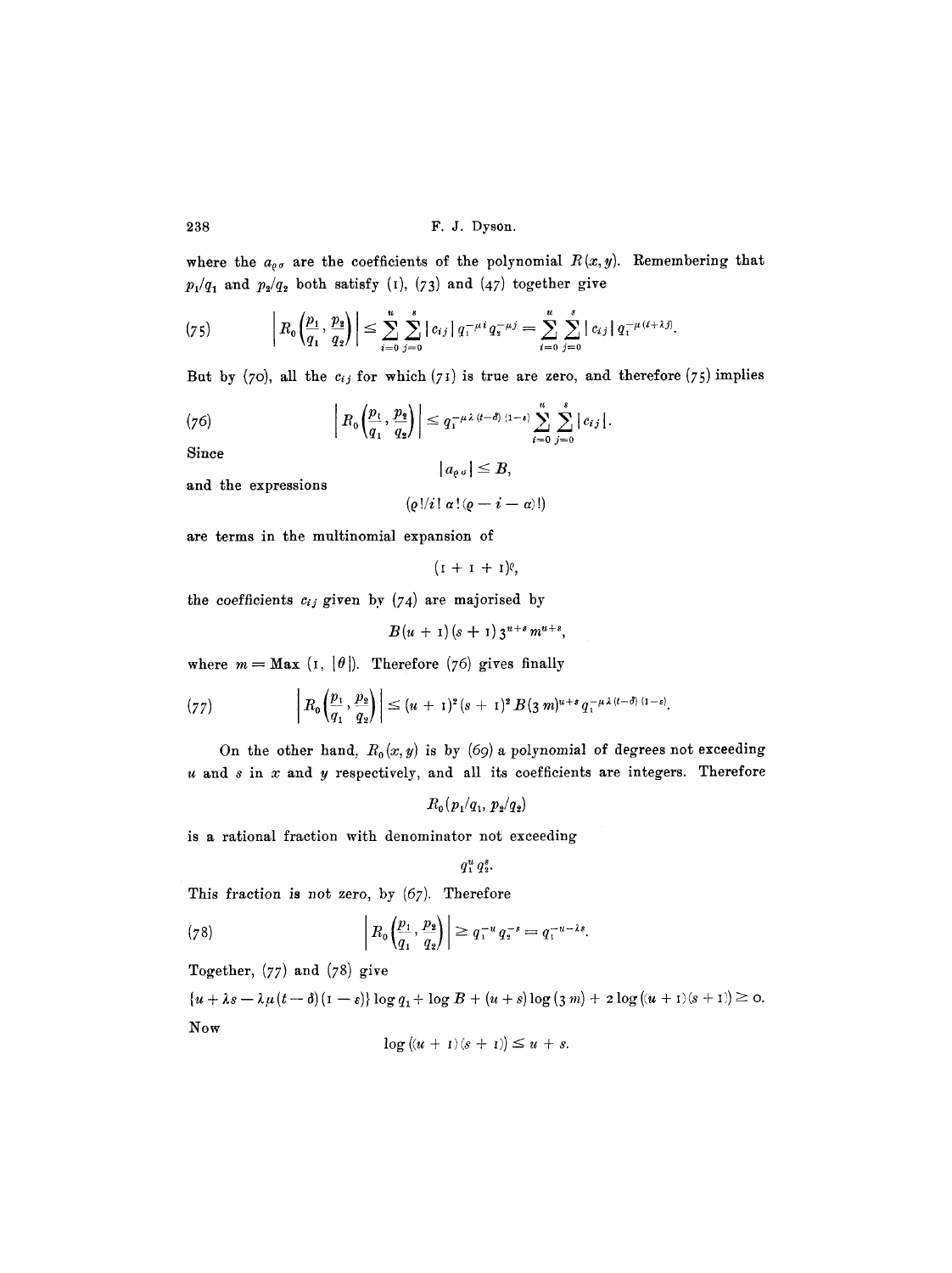The Approximation to Algebraic Numbers by Rationals. 239

Hence, substituting for  $\log B$  from (49),

$$
(79) \qquad \{u\left(1+\delta\right)+\lambda\left(s-\mu\left(t-\delta\right)\left(1-\epsilon\right)\right)\}\log q_1+\left(u+s\right)\left(2+\log\left(\frac{3}{4}m\right)\right)\geq 0.
$$

By  $(45)$ ,  $(44)$ ,  $(48)$  and  $(51)$  in turn,

$$
n\delta^2\lambda(\mathbf{I}+\delta s)\log q_1 > 6\,n\lambda t(\mathbf{I}+\delta s)\log q > \tfrac{1}{2}\,n\lambda t + \lambda\delta s > u + s.
$$

Therefore (79) implies

$$
u(1+\delta)+\lambda(s-\mu(t-\delta)(1-\varepsilon))+n\delta^2\lambda(1+\delta s)(2+\log(3 m))>0.
$$

Hence, multiplying by  $(s + 1)/\lambda$  and using (48),

$$
(80) \frac{1}{2} n t (t + 1) (1 + \delta) + (s + 1) {s - \mu (t - \delta) (1 - \epsilon) + n \delta^2 (1 + \delta s) (2 + \log (3 m))} > 0.
$$

Since  $\delta$  was chosen subject only to the condition (44), it is allowable to make  $\delta$  tend to zero in (80). Of the quantities occurring in (80), all except  $\epsilon$ are independent of  $\delta$ , and  $\epsilon$  tends to zero with  $\delta$  according to (72). Thus in the limit (8o) becomes

(81) 
$$
\mu \leq \frac{s}{t} + \frac{1}{2} n \frac{t+1}{s+1}.
$$

The inequality  $(81)$  is proved for any two positive integers s and t satisfying the conditions (43). In particular, the choice  $t=1$  gives precisely Siegel's result (3). The best bound for  $\mu$  deducible from (81) is however obtained by letting s and t tend together to infinity in such a way that the ratio *s*/*t* tends to  $V(\frac{1}{2}n)$ , which can always be done without violating the conditions  $(43)$ . In the limit, as s and t tend to infinity in this way,  $(81)$  becomes (2), and so the theorem is proved.

IV. The fact, that the bound (2) obtained for  $\mu$  is proportional to the squareroot of *n* is directly attributable to the two variables of the polynomial  $R(x,y)$ of the lemma. If a corresponding lemma could be proved for a polynomial in three variables, a bound for  $\mu$  would be obtained proportional to the cube-root of n. If a similar lemma could be proved for polynomials in an arbitrarily large number of variables, the full result  $(4)$  could be deduced. The present paper probably represents the limit of what can be done with two variables only. Further progress must wait upon a fundamental investigation of the properties of polynomials in a larger number of variables; such an investigation, with a proof of  $(4)$  as the final objective, would not be in any way a hopeless undertaking.